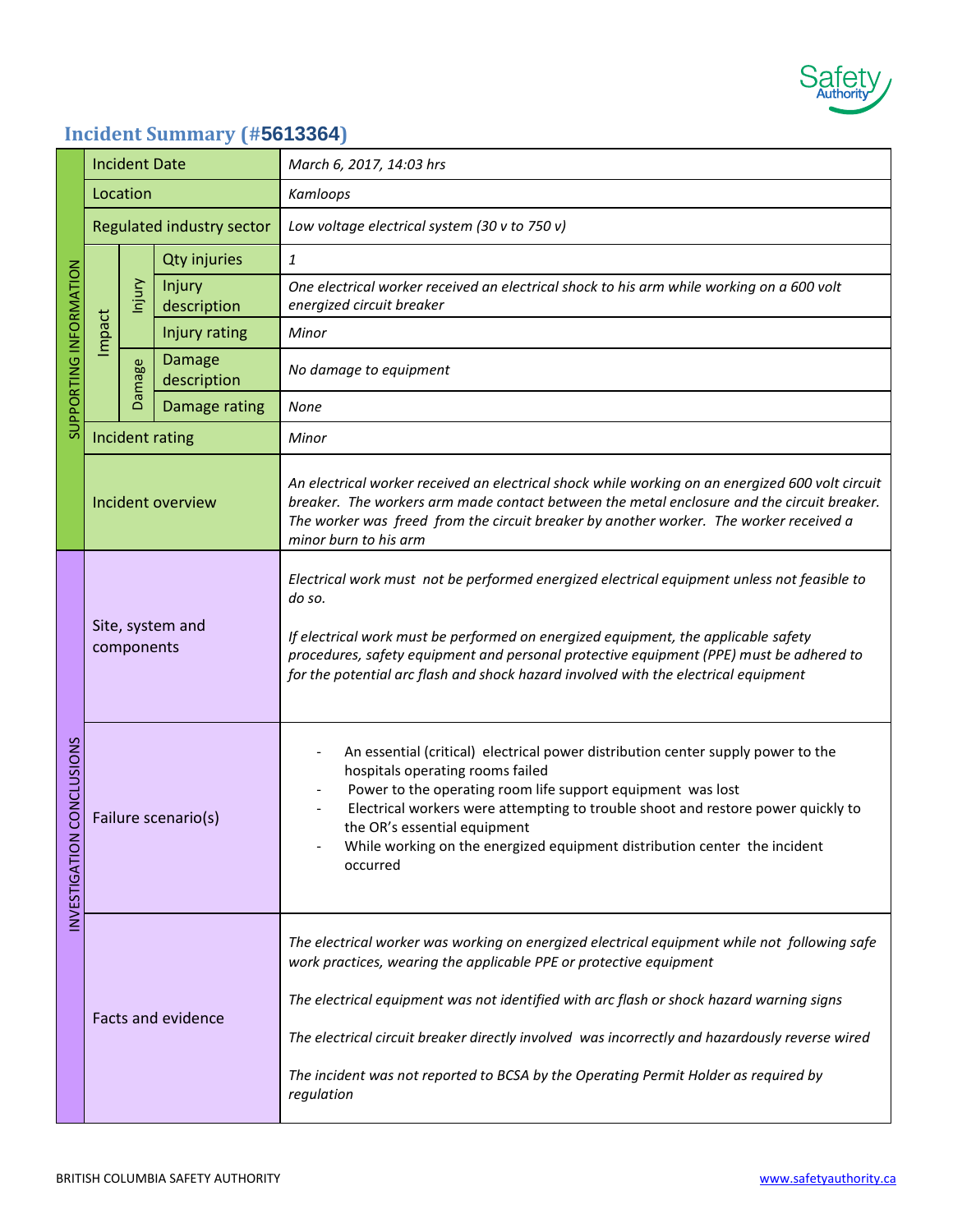

## **Incident Summary (#5613364)**

|                      | Failure to adhere to mandatory regulatory safe work practices while working on energized<br>electrical equipment very likely contributed to the incident occurring |
|----------------------|--------------------------------------------------------------------------------------------------------------------------------------------------------------------|
| Causes and           | Hazardous installation of a reverse wired circuit breaker supplying power to the operating                                                                         |
| contributing factors | room essential power distribution panel                                                                                                                            |



225 amp, 600 volt, 3 phase breaker enclosure (reverse fed)